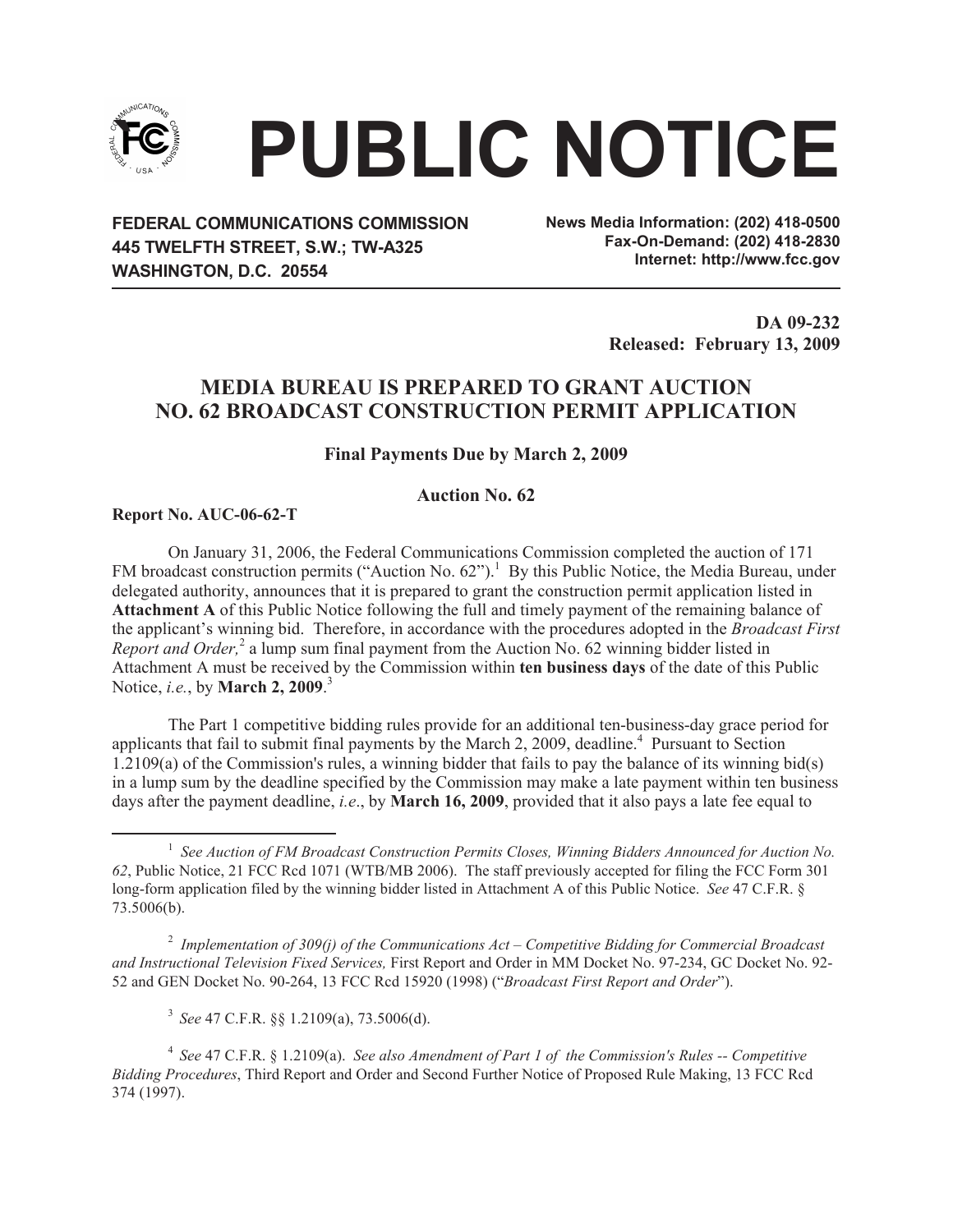five percent of the amount due.<sup>5</sup> If a winning bidder listed in Attachment A fails to pay the balance of its winning bid(s) by the late payment deadline of March 16, 2009, it will be in default and subject to the default payment procedures specified in the Commission rules.<sup>6</sup>

By public notice, the Media Bureau will announce the grant of the construction permits for which the Commission has received timely final payments of the winning bid amounts. Facility authorizations will be issued shortly thereafter.

#### **PAYMENT INSTRUCTIONS**

All payments must be made in U.S. currency in the form of a wire transfer. *See* 47 C.F.R. § 1.2107(b). No personal checks, cashier's checks or other forms of payment will be accepted.

Timely wire transfer payments must be received by the U.S. Treasury, New York, NY by **6:00 p.m. ET, March 2, 2009.** Late payments, which must include the five percent late fee, must be received by U.S. Treasury, New York by **6:00 p.m. ET, March 16, 2009.** Applicants must allow sufficient time for the wire transfer to be initiated and for the transmission to be completed prior to the deadline. To submit funds by wire, applicants will need the following information to complete the transmittal:

ABA Routing Number: 021030004 Receiving Bank: TREAS NYC 33 Liberty Street New York, NY 10045 BNF: FCC/Account Number: 27000001 OBI Field: (Skip one space between each information item) "AUCTIONPAY" APPLICANT FCC REGISTRATION NUMBER (FRN): (must be the same as FCC Form 159, Block 21) PAYMENT TYPE CODE: (must be the same as FCC Form 159, Block 24A: "A62D") FCC CODE 1: (must be the same as FCC Form 159, Block 28A: "62") PAYOR NAME: (same as FCC Form 159, Block 2) LOCKBOX No.: 979085

The Commission is today sending a partially completed FCC Remittance Advice Form (Form 159) to each applicant by a commercial next-day delivery service. Each applicant must submit a completed FCC Form 159 via facsimile to U.S. Bank at (314) 418-4232, at least one hour prior to initiating the wire transfer. Applicants must complete both the final payment and the Form 159 facsimile transmission on the same business day. An applicant's FCC Form 159 must specify the same FCC Registration No. (FRN) that it used on its Form 175.

<sup>5</sup> *See* 47 C.F.R. § 1.2109(a).

<sup>6</sup> *See, e.g.,* 47 C.F.R. §§ 73.5003, 1.2104(g)(2), 1.2109, 1.2107(b). *See also Delta Radio, Inc.,*  Memorandum Opinion and Order, 18 FCC Rcd 16889 (2003); *Abundant Life, Inc*., Memorandum Opinion and Order, 16 FCC Rcd 4972 (2001); *Wireless Telecommunications Bureau Will Strictly Enforce Default Payment Rules*, Public Notice, 11 FCC Rcd 10853 (WTB 1996).